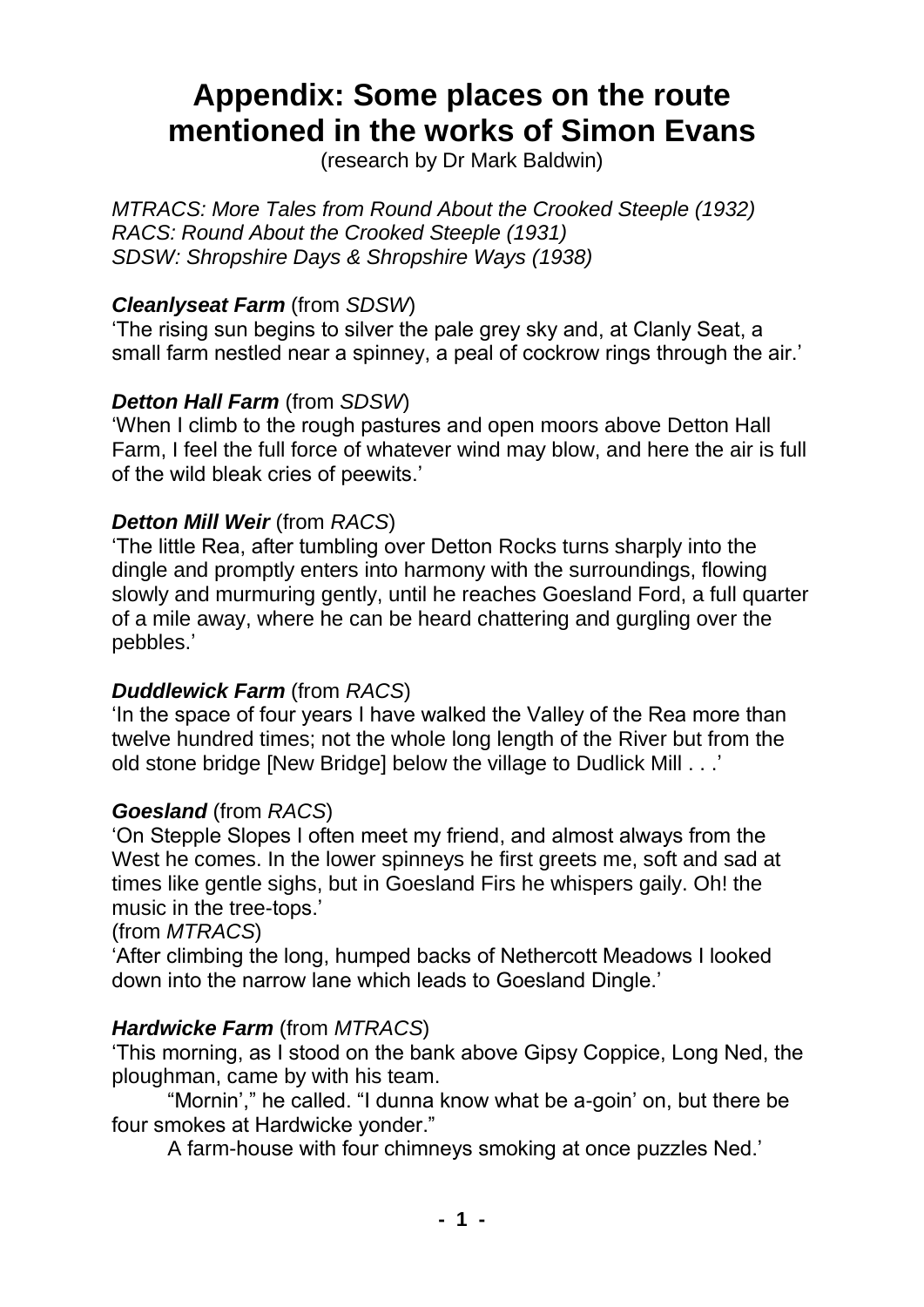# *Hardwicke Ford* (from *RACS*)

'Our little River Rea was unusually high, and as I approached the old footbridge at Hardwicke Ford I could see the clay-brown waters swirling rapidly away. At this point the River is perhaps twenty feet wide.'

# *Hinton Wood* (from *The Countryman*, October 1938)

'At the limit of my outward walk I had a shelter hut, a little place supplied by the Post Office in which a man could rest in fair comfort until the hour arrived when he was due to start on his return walk . . . The river Rea flowed not far from the doorway, and from the open window I could see the high-reared head of Titterstone Clee . . . Set in such surroundings – the stream a few yards away, Hinton Wood not far distant . . . I gained a quiet happiness.'

# *Honeysuckle* (from *SDSW*)

'Beyond the rough ground of Detton Moors Honeysuckle Brook, after splashing and crashing for many a mile between high banks of fern and ling, gurgles and chatters over the stones which almost fill his throat, for here he tumbles into the Rea and at once the song of the stream rises to a gay, tumultuous roar.'

# *Moorbrook* (from *SDSW*)

'The curlew's flight is dignified and perfectly controlled, as it sweeps down each note becomes longer, vibrates, and then falls into a lower key until it becomes indescribably soft, then, as the bird disappears in the long lush grass of Moor Brook Meadows, the sweet notes fade away and all seems strangely still.'

## *Musbatch* (from *SDSW*)

'Up the Green Lane I walk and on through Musbatch Coppice. Here a cock pheasant, a bright long-tailed flame of colour, waits until I am almost on him before he rises with a disturbing flutter and a loud throaty 'Kuk-kuk-kuk'. Once well on the wing, for he is no light-weight, he volplanes between beech trees to the low-lying daffodil fields and there he disappears.'

## *Neen Savage Ford* (from *RACS*)

'I know the varied music of this friendly stream; the deep hollow tune he sings as he flows beneath the hanging wood and round the ruined mill; the low pleasant murmur as he gurgles and trickles over the stony ford at Neen.'

# *Nethercott Farm* (from *SDSW*)

'On rare occasions, between Nethercott Farm and Titford Dingle, I see Reynard the Fox slinking up from the cow pastures. He moves easily up Stepple Slopes. At sixty yards or so he throws a sly knowing look over his shoulder as if to say, "I don't mind this fellow, he never has a gun."'